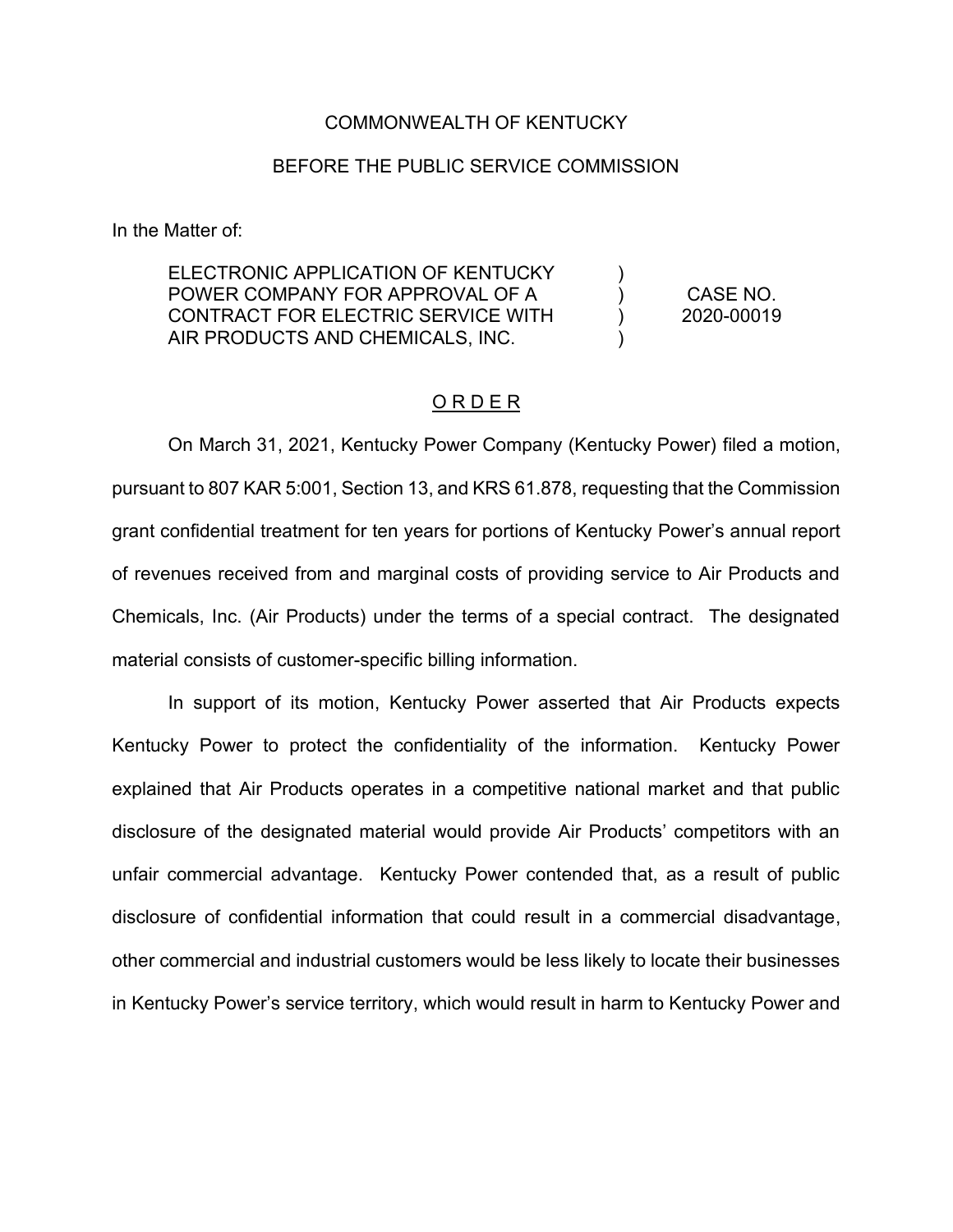its customers from a declining customer base. Kentucky Power stated that the Commission granted confidential treatment to similar information in previous cases.<sup>1</sup>

Having considered the motion and the material at issue, the Commission finds that the designated material is generally recognized as confidential or proprietary; it therefore meets the criteria for confidential treatment and is exempted from public disclosure pursuant to 807 KAR 5:001, Section 13, and KRS 61.878(1)(c)(1).

IT IS THEREFORE ORDERED that:

1. Kentucky Power's motion for confidential treatment is granted.

2. The designated material granted confidential treatment by this Order shall not be placed in the public record or made available for public inspection for ten years or until further Order of this Commission.

3. Use of the designated material granted confidential treatment by this Order in any Commission proceeding shall comply with 807 KAR 5:001, Section 13(9).

4. Kentucky Power shall inform the Commission if the designated material granted confidential treatment by this Order becomes publicly available or no longer qualifies for confidential treatment.

5. If a nonparty to this proceeding requests to inspect the material granted confidential treatment by this Order and the period during which the material has been granted confidential treatment has not expired, Kentucky Power shall have 30 days from receipt of written notice of the request to demonstrate that the material still falls within the

<sup>1</sup> Case No. 2017-00179, *Electronic Application of Kentucky Power Company for (1) A General Adjustment of Its Rates for Electric Service; (2) An Order Approving Its 2017 Environmental Compliance Plan; (3) An Order Approving Its Tariffs and Riders; (4) An Order Approving Accounting Practices to Establish Regulatory Assets and Liabilities; and (5) An Order Granting All Other Required Approvals and Relief* (Ky. PSC Oct. 5, 2017).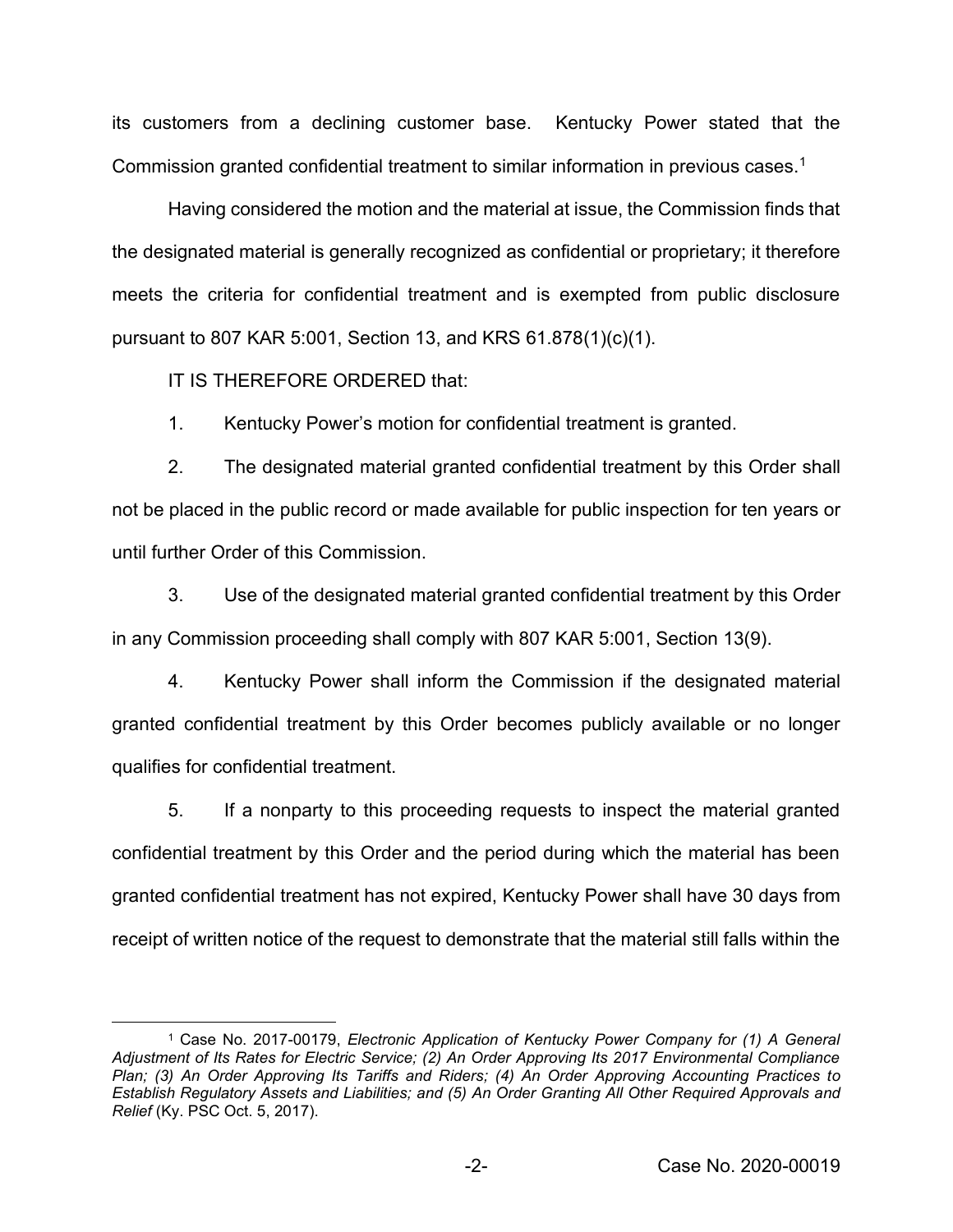exclusions from disclosure requirements established in KRS 61.878. If Kentucky Power is unable to make such demonstration, the requested material shall be made available for inspection. Otherwise, the Commission shall deny the request for inspection.

6. The Commission shall not make the requested material available for inspection for 30 days from the date of service of an Order finding that the material no longer qualifies for confidential treatment in order to allow Kentucky Power to seek a remedy afforded by law.

## [REMAINDER OF PAGE INTENTIONALLY LEFT BLANK]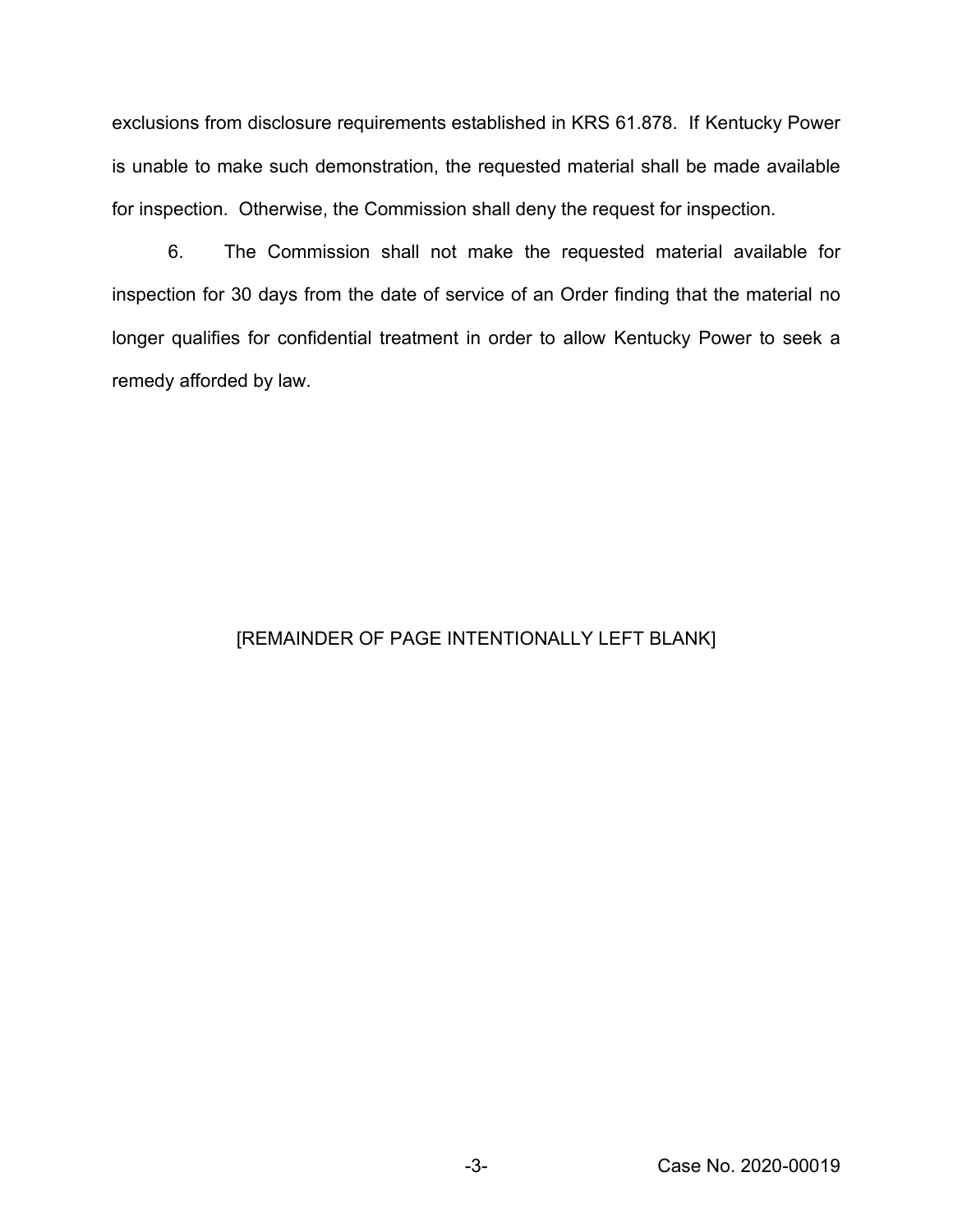By the Commission



ATTEST:

.<br>dwell

Executive Director

Case No. 2020-00019